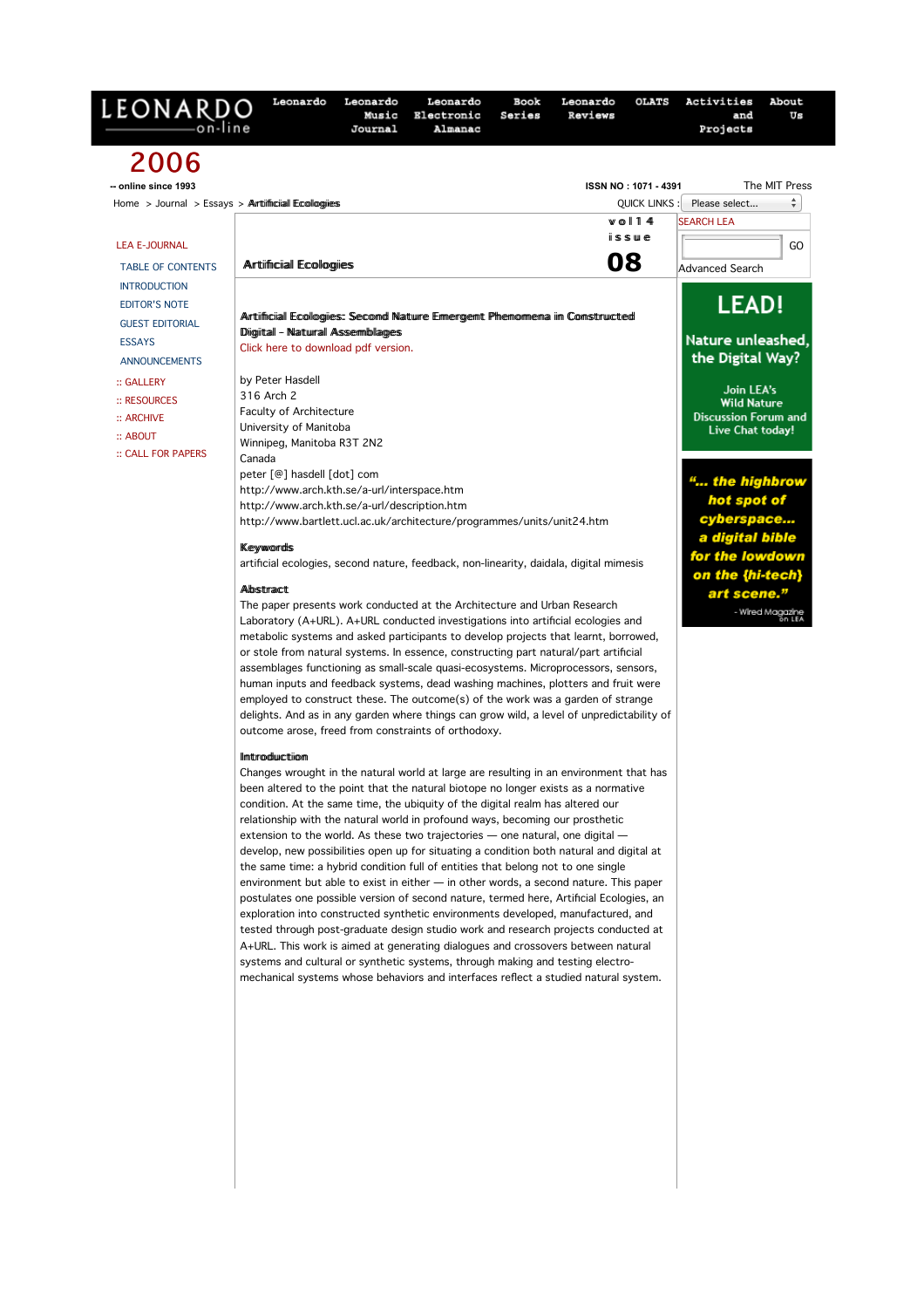

**Figure 1: The Fog Table: Magnetic field sensitive fog cloud table** Copyright © Torbjörn Lundell, Magnus Schön and David Valldeby

A 'second nature', as a hybrid digital-bio-tope fusing both nature and artifice, is an environment in which some aspects of the digital wild may dwell. Natural and artificial, physical and digital simultaneously, this environment is a liminal condition [1] allowing for diverse kinds of hybrid cybernetic species to develop. Within, we might find the wild or the unexpected, part beast and part machine, each the union of different species, phyla and lineages, a population informed by mimesis from nature yet suffused with the soul of bits. Digital entities not able to be placed, structured, or situated within the known relationships and ordered classification systems of the digital world or the natural but strangely familiar nonetheless and, therefore, monstrous [2]. Analogous possibly to an imaginary environment filled with the mutations drawn in the chronicles of early explorers in an unknown land, next to the grotesque figures from the paintings of Hieronymus Bosch, adjoining the cyborgs from the musings of the cyber-fantasists and Syd Mead futurists, all sharing space with the autonomous robot species of the engineers and the mundane everyday sensor mechanisms that switch our lights on and off.

More specifically, as the digital realm evolves new forms of distributed computing that employ cognitive, sensory, and interactive abilities as in built feedback mechanisms, as well as predictive and collective behaviors, the overall behavioral characteristics of a digital system more closely approximate or are able to interact with the complex dynamics of both human and natural systems. As NKatherine Hayles has pointed out, the essential decision processes in complex systems have developed in ways that responsibility for decision making now requires both human and computer input. To situate this juncture as an emerging condition, Hayles points out that "the development of distributed cognitive environments in which humans and computers interact in hundreds of ways daily, often unobtrusively," [3] has transformed data and information as a flow independent of its material base, creating the possibility for the mesh of a new condition that links data and computer networks with human networks. Hayles speaks of this condition "not as a dichotomy between the real and virtual but rather as space in which the natural and the artificial are increasing entwined," [4] foreseeing the growth of what Bruno Latour calls "quasi-objects," as a multitude of hybrid objects produced by a collaboration between nature and culture. The recently published United Nations telecommunications agency ITU report, "The Internet of Things," [5] supports Latour's point of view, outlining an increasing degree of embedded computing within our everyday environments, a proliferation of computing to the extent that interactions between multiple embedded parts may in the near future outnumber actual human-computer interaction. This situation is an aspect of a ubiquitous distributed computing that will impact on notions of environment and interaction between entities within those environments whether artificial or natural.

More than being an objectified environment, second nature is also an innate acquired behavior practiced long enough to become natural, a learnt physical and emotional mode that both modifies our relation to the world and allows us to access both the natural and the digital, easily shifting our perceptual registers between the two. Second nature considered in this way may be a type of consciousness, able to touch on the emotional registers of the sublime, perhaps eliciting feelings of fear, anxiety, amazement, or elation that occur when confronted with the wild, in this capacity satisfying a base need, a necessity for the unnamable, the untamed and the not yet of this world. Mark Pauline, when interviewed by Chris Langton, outlines a consequent and necessary development in digital evolution that does not follow the technocratic tendency towards positivism, saying: "I think humans will accumulate artificial and mechanical abilities, while machines will accumulate biological intelligence. This will make the confrontation between the two even less decisive and less morally clear than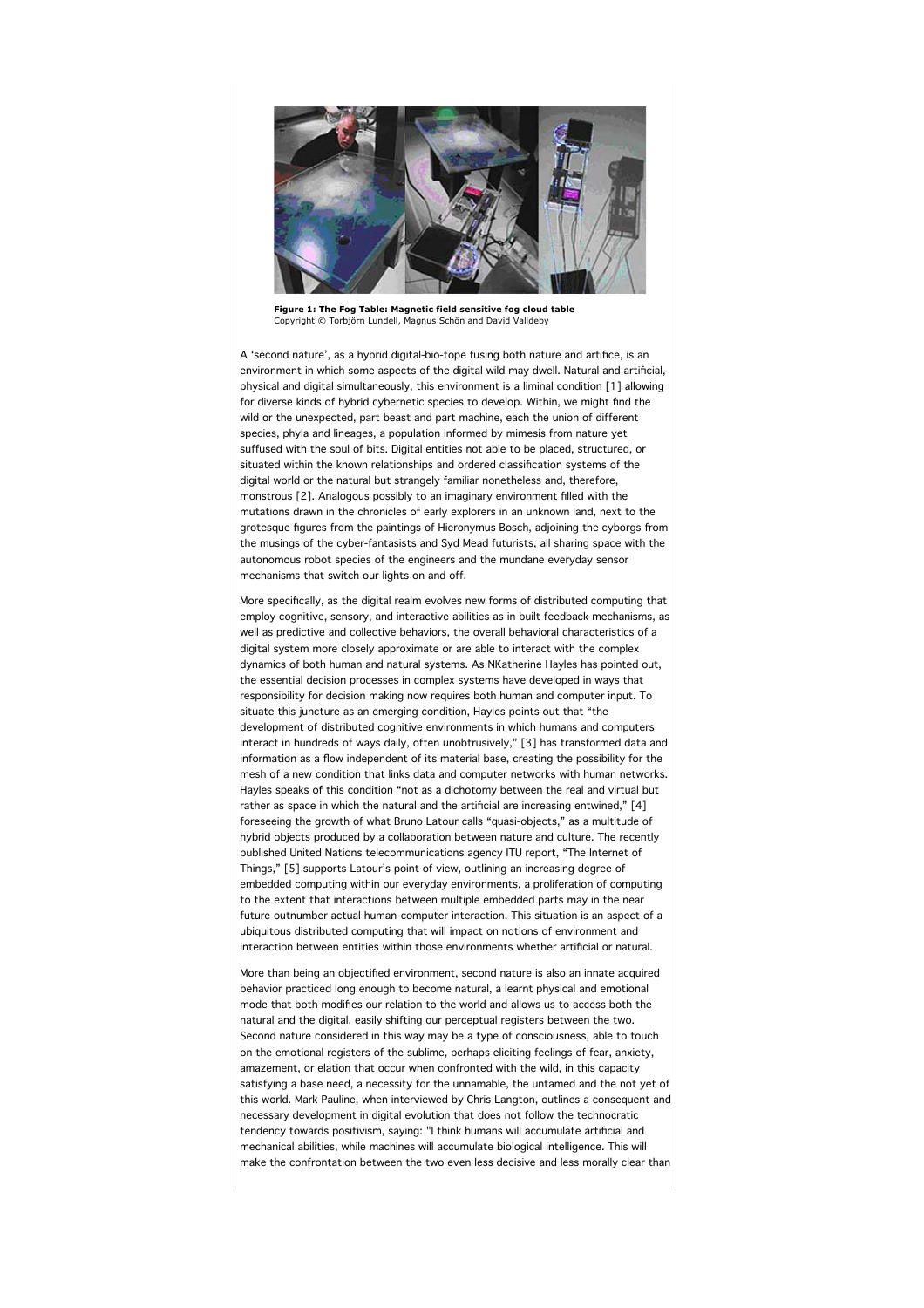# it is today" [6].

The digital realm has a genotype of bits that are precisely on or off — never maybe on or maybe off — whose behaviors are generally programmed as deterministic cause and effect. This digital straightjacket defines controllable and predictable outcomes within acceptable error tolerances that all work to keep entropy at bay. To date, this imperative has predisposed the digital to a world of top-down control, one that that has lent itself to the utility of application and, in general, to cause and effect during the first half-century of digital machines. One effect of this phenomenon is that the potential of the digital as complex autonomous systems that behave in ways more akin to living things in the natural world is only now in its infancy. Kevin Kelly in Out of Control has argued for the need for a more autonomous swarm-like order of computing. He writes: "[A]s we unleash living forces into our created machines, we lose control of them. They acquire wildness . . ." [7]. The issue of letting go of control, relinquishing the linear thinking that regulates the digital world that Kelly outlines is as significant here as the change from Euclidean geometry to non-Euclidean geometry that led to the rapid development of innumerable new strange worlds within the field of geometry. Within the digital realm this change may signal a paradigm shift of a similar magnitude. As the digital realm begins to be applied to matters in the real world, new possibilities arise from the fusion of the natural and the digital that are only just beginning to tap into issues of bio-mimesis, autonomous behaviors and artificial ecosystems. An artificial ecology is one environment that can precisely encompass the two realms: one of artifice, a world of daidala and the man-made; and the other biological, a world of natural systems and processes.

#### Arrtiifficiiall Ecollogiies

Artificial ecology, a term drawn from artificial life theory that simulated a variety of genetic or recursive evolutions of digital entities in virtual space, is a field that is also explored by biologists and ecologists alike. However, in this context, the point of departure from the work of earlier artificial ecologists lies in the meeting of the digital world with the physical reality or the natural world.

An artificial ecology is a dynamic metabolic system contingent on material and energy flows that interrelate the various constituent parts together with the overall structure of the ecosystem. Within the man-made environment, the seeds of an approach to ecosystem design are present in early ecological writing praxis and theory [8]. The general argument made across these concepts is that an ecosystem requires a circular metabolism, using waste as food or energy, recycling material and products, reconsidering lifecycles and reuse. Accordingly, a sustainable ecosystem is one that has inbuilt mechanisms that self-regulate or manage its energy flows, its material flows, and its metabolic balances over time. The regulating mechanisms for such systems can be termed feedback loops. Feedback, for Manuel De Landa, is between "the two extremes of a complete fatalism, based on simple and linear causal relations, and a complete indeterminism. . . . The most familiar examples of non-linear causality are feedback loops, . . . forms of circular causality [that] govern the dynamical behavior of a process" [9]. Thus, to be able to synthesize or design artificial ecologies implies the integration of feedback that can develop the self-regulation of the system as a whole. This approach requires the ability to understand the system in its entirety: how it impacts on its constituent parts and how the individual parts influence or affect the system itself. As De Landa, suggests: "[A] top down analytical approach that begins with the whole and dissects it into its constituent parts (an ecosystem into species, a society into institutions), is bound to miss precisely those [synergistic] properties. In other words, analyzing a whole into parts and then attempting to model it by adding up the components will fail to capture any property that emerged from complex interactions." [10]. In effect, to understand an environment only as a cause and effect system (top down analysis) or as an indeterminate system (bottom up) does not permit the intervention of complex interaction and is not, in essence, an ecosystem. This concept is key to the understanding of artificial ecologies, and it is only through working with both modes that an artificial ecology can be synthesized.

#### Ecosystems and Non-Liinear Dynamiics

Arthur Iberall's [11] conceptual framework of homeokinetics assists the development of the idea of artificial ecologies. He proposes a model of society as a self-organizing ensemble of metabolic flows — of energy and material — and reservoirs of resources — knowledge, population, capacity, and excess. He suggests that we can understand the change over time in aspects of population, trade (convective flows), technological development, and social strata as a series of phase transitions that derive from the principles of phase change in thermodynamics that provides a model to explain the change of state from liquid to gas for example. Society at any given point in time might be analogously gaseous, liquid, solid, or a mix of these in Iberall's schematic; to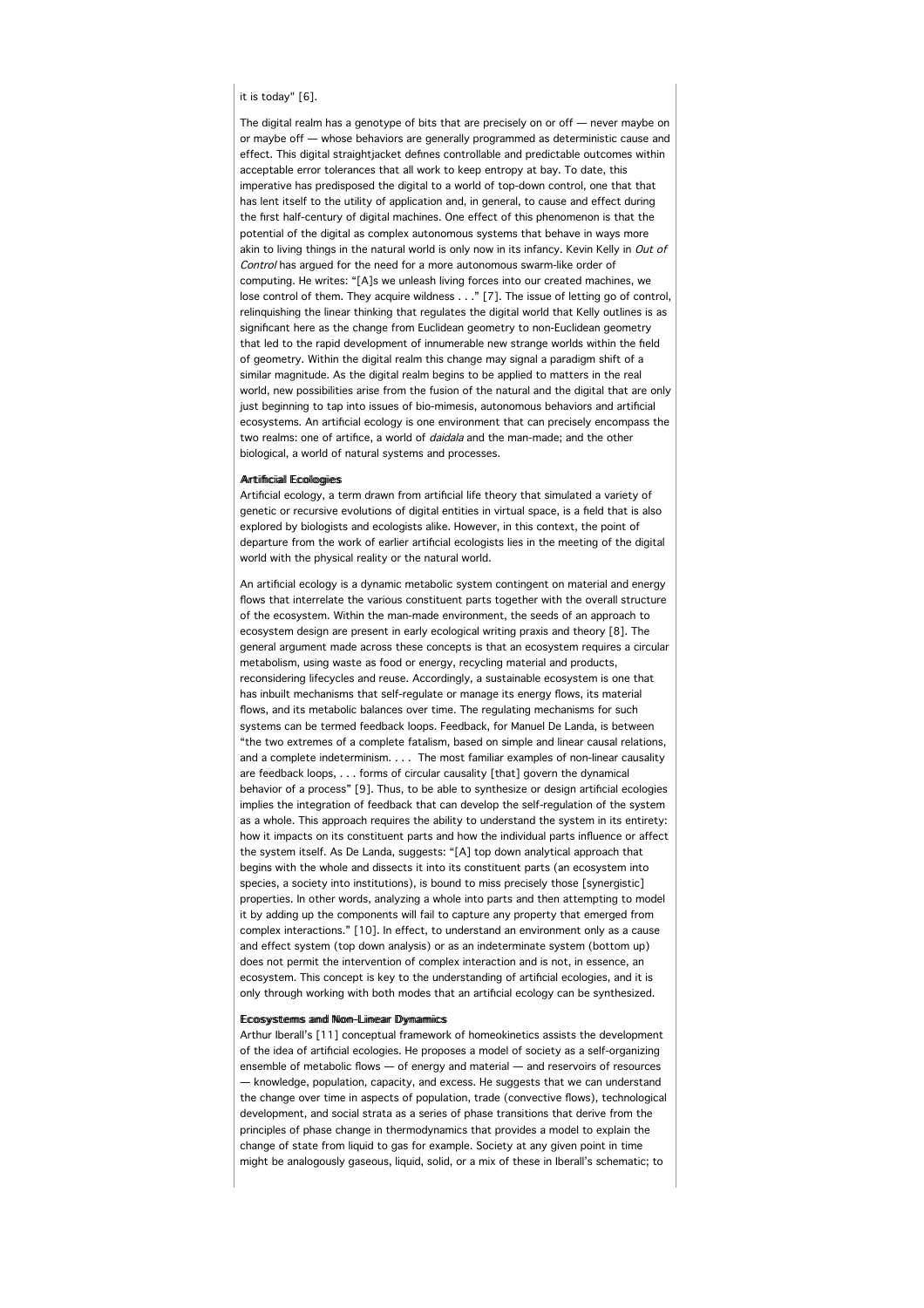illustrate this point, we can consider how fluid-like social formations of huntergatherers eventually crystallize into stratified society or undergo further phase changes dissolving, perhaps, into more gaseous and, therefore, energetic configurations. Similarly, De Landa writes that "early societies may even have achieved a better consistency among their flows, a viscosity more in tune with their ecosystems than our own" [12]. Whilst one might argue that the generality of Iberall's schema outlined here is an over-simplification, it is useful in as much as it presents the structure of society as a complex set of transformations intrinsically related to change and defined by dynamics rather than static states. In essence, it highlights phase or state-change potentials over historical or evolutionary development that privilege step-by-step development. It emphasizes non-linear relations between entities, such that flows of a particular resource or aggregations of many smaller formations leads to certain types of societies developing and to specific chains of consequences or environmental impacts. We can find a related concept in the work of the biological systems theorist C. H. Waddington [13]. His concept of homeorhesis (similar flow) describes a system that returns to a trajectory after a disturbance, privileging the idea of continual flow, movement, exchange, and change. Waddington employed this term in distinction to the term homeostasis that describes the equilibrium of a system that returns to a static condition or state. The power of Waddington's term lies in being able to understand and begin to describe a (biological) system whose constant and normal mode is change and flow itself, meaning that the dynamic conditions of change and feedback necessarily become part of the way of thinking and working with such a system.

# Diimiitall Miimmeesie annd Biio Miimmeesie

The world of artificial life, cyborgs, and cybernetics owes much to *daidala. Daidala*, a type of artifice from the ancient Greek times, employed a type of bio-mimesis, a borrowing from the natural world to remake the natural order in objects composed of inanimate matter that mimicked life itself. Such objects were imbued with a life-like appearance, capable of dangerous illusions so that things could appear to be what they were not. The creation and manifestation of such effects in objects can be seen to be subverting or challenging the order of the gods. In this way *daidala* represent a fundamental act of mimesis. It is as if they "possess mysterious powers . . . [for example] jewels, are endowed with *charits* (charisma) and thus with *kalos* (beauty) and amalga (festive religious exaltation)" [14]. Most significantly, the point of daidala is that of "enabling inanimate matter to become magically alive, of reproducing life rather than representing it" [15]. It is through the hand of the demiurge that these qualities are brought into being and through this process that such animate qualities can appear and be embodied: "[I]n Homer techne, particularly metalsmithing, carpentry, and weaving, is the know-how of the *demiourgoi*, and it is not differentiated from the act of magic which, like Prometheus, taps the power of the gods. Controlling, often dangerously, the order of the world, the demiurge creates wondrous objects or magical effects. Technical action depends upon the same kind of intelligence as metis (magic), a propitiatory power or cleverness in overcoming disorder" [16].

As we begin to imbue our digital world with the capacity to sense, to react, and to exist within artificial ecologies, digital entities begin to take on *daidala*-like qualities, ever closer to life-like entities and exhibiting life-like behaviors. The embodiment within digital entities of a form of mimesis asks the question of what type of species could inhabit an artificial ecology. Can there be, for example, a form of digital mimesis that draws from and subverts the logic of the digital world, leading to various types of digital species, entities able to speak and react to other digital entities, existing as some type of artificial ecology, in a complex series of balances and energy, flows between digital entities where internal and external data, information, light, sound, bits, heat, and matter constitute the food web of the ecosystem — an actualization of the potentials of distributed cognitive computing that Hayles and Kelly write of?

## Pllaw iim tthe Swstterm

In 2000, I established the postgraduate research laboratory and studio A+URL, [17] building on a number of years of experimental studio teaching at KTH Architecture School investigating the impacts of various types of media on spatial thinking. The point of departure of A+URL was to understand the man-made environment as a dynamic system and to research issues of urban scale metabolic systems and artificial ecologies. As a research laboratory its agenda was to develop a body of proof of concept hands-on applications that test out hypotheses as applied research. This research was more culturally driven than scientifically determined and was not necessarily predicated on use, function, or direct application. Whilst not necessarily traditionally academic, the work aimed at a synergistic or synthetic approach typical of studio-based approaches. As a parallel endeavor a more serious research focus allowed for dialogue and potential collaboration to be initiated with technology companies such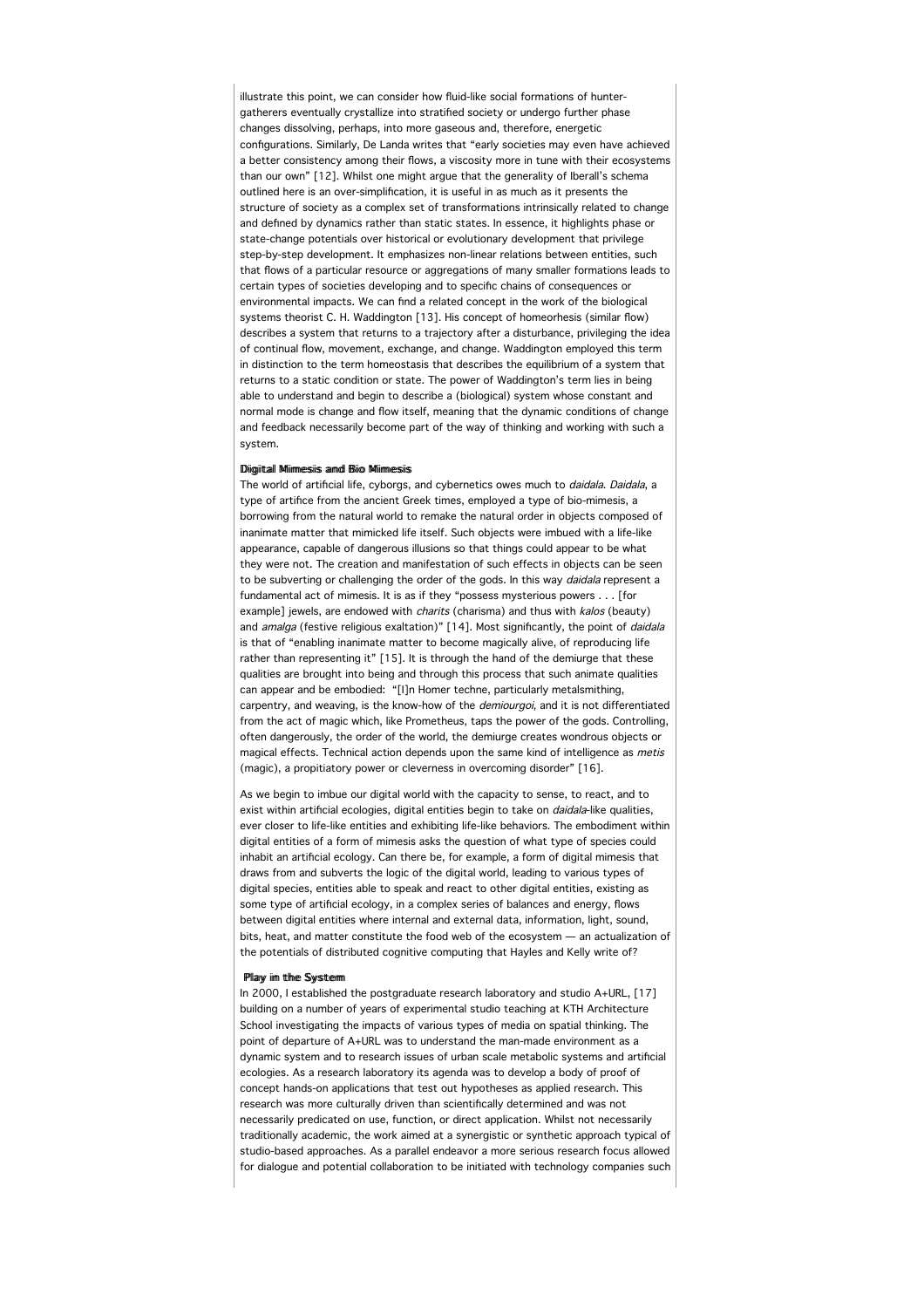as Telia, Ericsson, and the Interactive Institute in Stockholm.

The year-long program asked postgraduate participants, in small groups, to develop their own research agendas within the program framework around issues, such as: Can there be symbiosis between artificial and natural systems? Can we imagine possible metabolic (non-linear systems) that can work between natural and artificial environments? Inputs provided technology and design workshops and seminars that focused on metabolic systems, emergent spatial formations, and new organizational patterns. The program utilized ideas of applied research as a mode of development, privileging process over product in a hands-on prototype laboratory. New modes of working were tested and developed through unconventional experimentation within this milieu.

The core part of the work involved making interactive physical and digital installations that link natural phenomena to the digital world, conceived as strange kinds of artificial ecologies. By synthesizing ecosystem principles with digital technologies, it is possible to construct simple types of artificial ecologies in which the system senses, reacts, and continually adjusts according to external and internal conditions. These principles can be modulated through sensors and translated into digital means and also into various behaviors. It can also be extended as a means to include human inputs and actions within the system. Such possibilities have been aided by technological change that allows the formerly discrete virtual digital world to begin to talk to the external world. In recent years, the availability of low-end microprocessors, the readily available technologies of sensors and servomotors, and available miniaturization have made it increasingly easy to construct things and entities with inbuilt feedback and sensing abilities [18].

Initially, participants investigated, modeled, and derived hands-on principles and understanding from 'natural' ecosystems as a form of bio-mimesis or bio-logic. Issues investigated included swarm behavior, phase transitions in ice, Aurora Borealis, static electricity, photosynthesis, glacier formation, and bioluminescence. The intention of this stage was to enable participants to understand ecosystem as process and to be able to extract, model, and manipulate some of the aspects they uncovered in their research. One group investigating the Northern Lights made fog clouds and studied their dispersal in the environment. Another group interested in static electricity wired up a three level building to see what potential electricity could be generated, later making a device to harvest static electricity from rainfall.

Secondly, the program asked participants to synthesize their principles into small-scale interactive 'ecologies', assemblages and systems that used feedback. Through a series of prototypes, made from fabricated parts, found objects, washing machines, plotter parts and fruit, the final dynamic models employed programmable technology of microprocessors [19], coupled with sensors and servo motors as a means to generate inputs, outputs, and feedback. Each ecology is, therefore, an elaborate and artificial environment that operates according to both internal and external inputs and the mediation of these. This environment embodies some aspects of ecosystems in its dynamic and cyclic system and uses the principles of transformation of energy as an integral part of its functioning. Three examples illustrate some of the outcomes of the work; further explanation can be found on the A+URL website listed in the endnotes.

The Fog Table mimicked the Aurora Borealis' plasma clouds by moving a cloud of fog according to changes in a magnetic field. Such that the magnetic field of a cell phone or any electronic device had the effect of moving the fog cloud captured in a table, employing the principles of an enormous scaled natural phenomenon within the domesticated situation of a piece of furniture and the daily activities of picking up a cell phone. Figure 1 (see page 1) shows the fog table in operation with the moving cloud of fog visible within a Plexiglas tabletop; the magnetometer is shown as a detail on the right hand side of the image.



**Figure 2: Singing Lemons Instrument: Light sensitive organic electronic music machine** Copyright © Barbara Hurler, Manuel Kettel, Julian Krueger).

Singing Lemons Instrument, derived from the earlier investigation of photosynthesis was a musical instrument that drew its energy from the galvanic potentials of the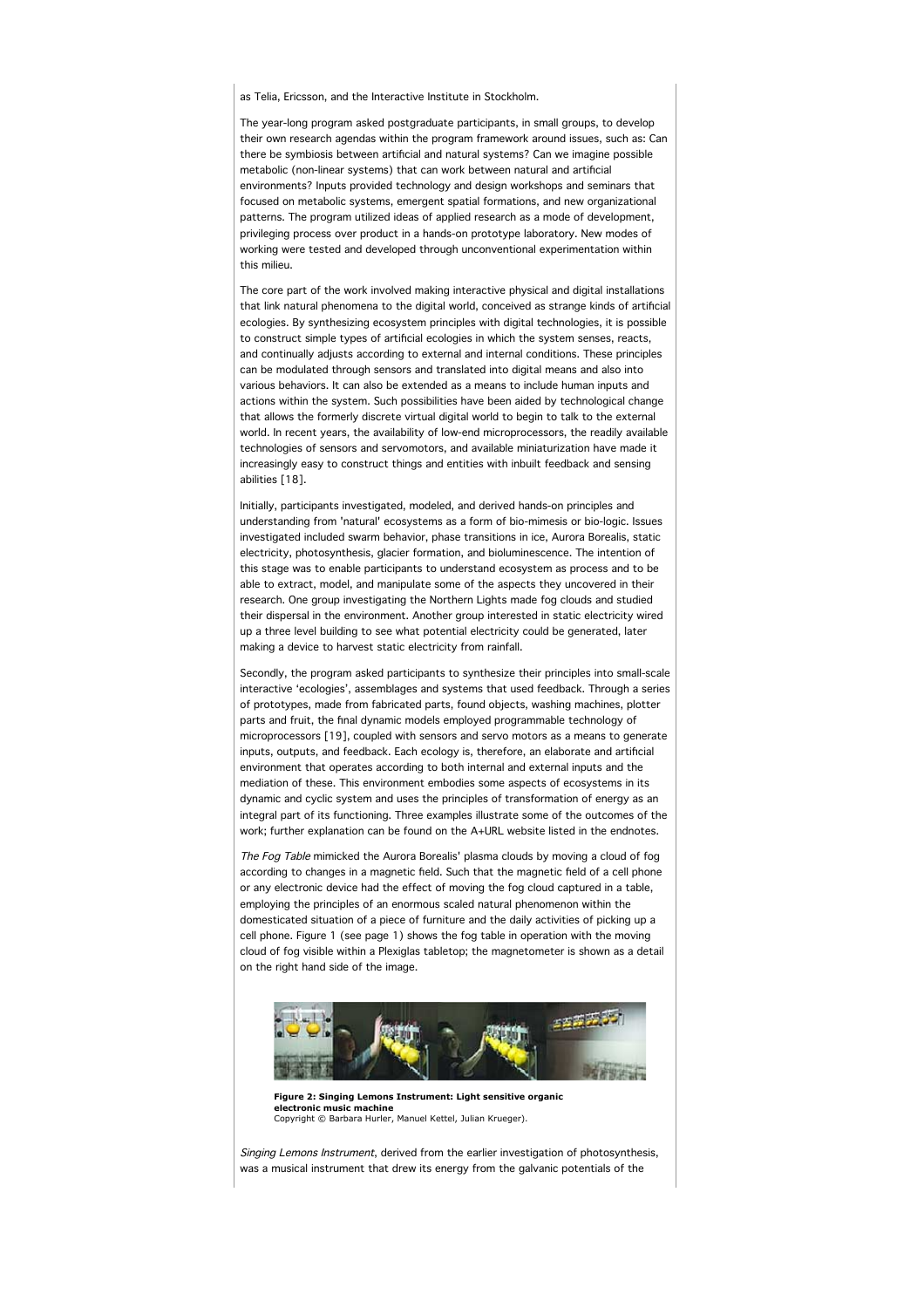lemon used as a battery that responded to people's movement and light. People's interactions triggered a light sensor in front of the apparatus, activating small single note buzzers by moving electrodes into or out of the lemon, thereby playing the instrument. The depth of the electrodes in the lemons determined the volume of the note played as the acid concentrations inside the lemon vary, eventually dying as the galvanic power of the lemons was diminished. Figure 2 presents left to right a detail of the singing lemons, its interaction through waving or casting a shadow and a view of the whole apparatus.

The Terra-iser was derived from the study of glaciers as landscape generators and as large-scale information machines that are continually added to on top whist melting underneath. It constructed an ever-changing landscape according to the movements of people around its orbit, vacuuming up small clay balls and sorting or randomizing them as it deposited the clay balls. It was fabricated from hacked plotter track assemblies, washing machine parts, and vacuum cleaner



**Figure 3: The Terra-iser: Landscape randomizing and sorting machine.** Copyright © Staffan Engqvist, Milo Laven, Erik Tornkvist

Figure 3 shows left to right two views of The Terra-iser, the sorting mechanism is the vacuum plastic carapace. The view on the right is of The Terra-iser in operation on its landscape.

### **Comclussion**

Significantly, the artificial ecologies developed embody a sense of play that remains open and active. Although technology-driven and machine-like, they are without utility value or useful function. The play in the machine here relates to the non-linear causality that De Landa mentions, potentially acting as a bridge between different environments, scales, and entities. Play in the machine, therefore, avoids the technocratic mechanistic realm of cause and effect (the functional machine, the factory robot, the tractor, or the plough). It does this through becoming imbued with sensory capabilities and responses (sensors) and through processes of feedback. It is enabled with characteristics (character) that are not only contingent on simple cause and effect (input and output) but take into account effects from wider environments. There are, of course, limitations that the digital world meets in modeling non-linear systems. Digital cause and effect is an undeniable parameter as behaviors, actions, and interactivity, in general, need to be programmed and may in some way be predetermined by intrinsic coding. The aspects of play in the artificial ecologies, however, bypasses the fundamental technological limitations and allows for the unexpected in the lemon powered musical instruments that operate on photosynthesis principles in which code becomes translated through bio-logic into strange kinds of action and feedback. The unpredictability of outcome, freed from constraints of orthodoxy, is evidence of a real desire to play, transgress, and make hybrids that link the digital and the natural worlds.

# Ackmowledgements

The work of students who participated in A+URL is gratefully acknowledged. Additional thanks to Dr. Jon Rogers, and to assistants Erik Winqvist and Harald Keijer.

#### References and Notes

1. Victor Turner, "Betwixt and Between in The Liminal Period", The Forest of Symbols, Aspects of Ndembu Ritual (Cornell University Press, 1967).

2. See Turner [1] on the idea of the monstrous hybrid. Julia Kristeva and Mary Douglas write similarly around the issue of the fear of category confusion and pollution.

3. N. Katherine Hayles, An interview/dialogue with Albert Borgmann and N. Katherine Hayles on humans and machines, http://www.press.uchicago.edu/Misc/Chicago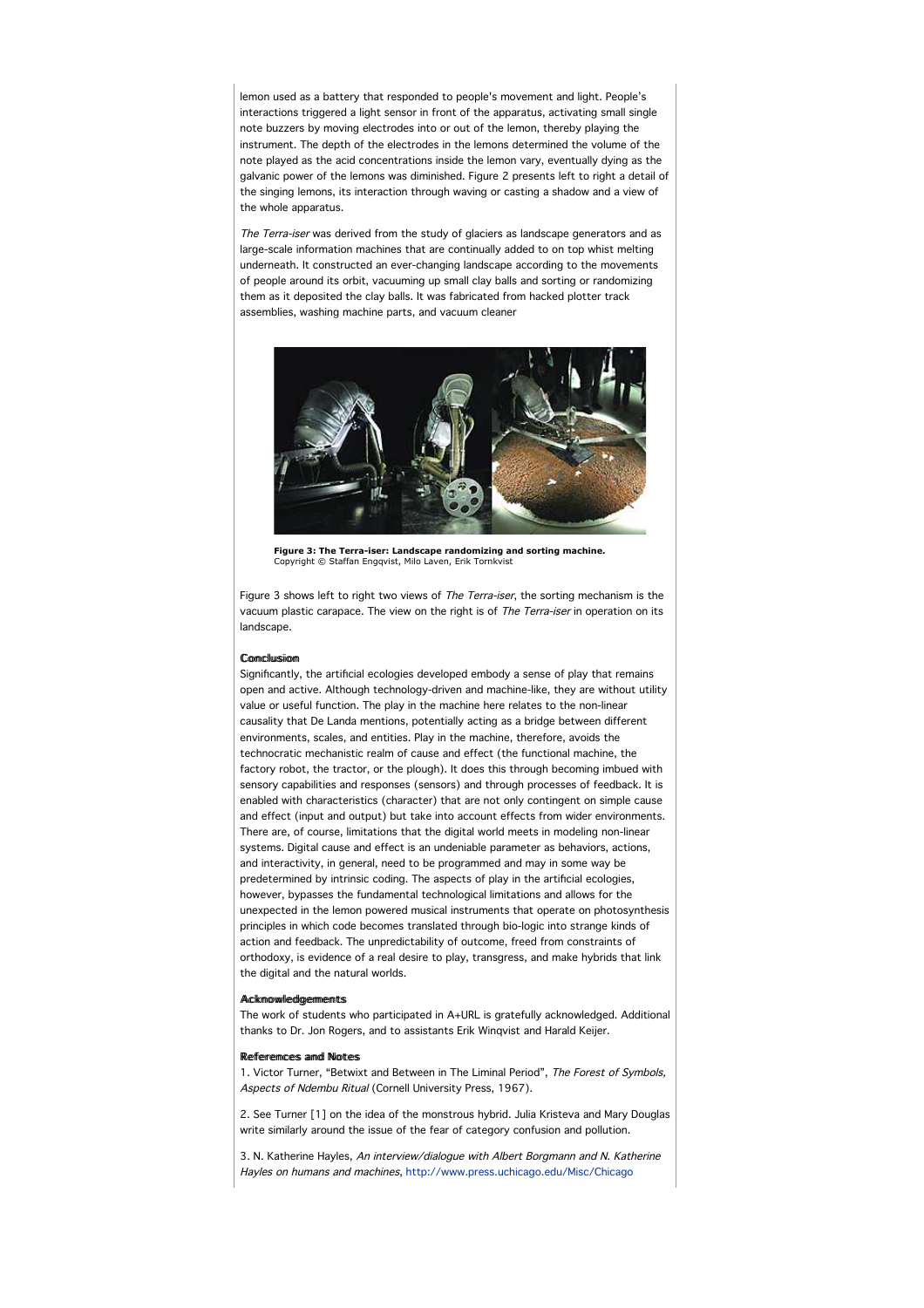/borghayl.html.

- 4. See Hayles [3]
- 5. See Hayles [3]

6. Kevin Kelly, Out of Control (Addison Wesley Press, 1994) p. 54.

7. See Kelly [3], p. 4.

8. Ian McHarg in *Design with Nature* (Natural History Press, 1971), argues that an understanding of ecology necessarily invokes a cycle of entropy and negentropy in which energy is currency, circulating between inventories of matter, culture, and gene pools. The concept of energy flow as a necessary component of a sustainable environment is continued through James Lovelock's Gaia concepts, the ecological footprint concepts of William Rees in Our Ecological Footprint (New Society, 1996) or Herbert Giradet's concepts for a circular metabolism or closed loop system for cities in The GAIA Atlas of Cities (GAIA Books, 1996).

9. Manuel de Landa, A Thousand Years of Nonlinear History (Swerve Editions/Zone Books, 1997) pp. 17-18.

10. De Landa, "Markets, Antimarkets and Network Economics", in Found Object, Vol. 8, pp. 53-54 (1996).

11. See Arthur Iberall, Towards A General Science of Viable Systems (McGraw-Hill Book Company, 1972).

12. De Landa, "Nonorganic Life", in Jonathan Crary and Sandford Kwinter (eds.) Zone 6: Incorporations, (Zone Books, 1992) p. 154. It is significant to note that these phases are determined from the interaction of millions of small flows and the system state itself — in other words, from the interactions of the micro and macroscopic.

13. See C.H. Waddington (ed.), "Towards a Theoretical Biology" in Vol. 1: Prolegomena (Edinburgh U.P., 1968). Waddington's concept of homeorhesis relates to the concepts of an epigenetic landscape.

14. Alberto Perez Gomez, "Daidala", in AA Files, Vol. 10 pp. 49-51 (1985).

15. See Perez Gomez p. 50.

16. See Perez Gomez p. 51.

17. Architecture and Urban Research Laboratory, http://www.arch.kth.se/a-url /description.htm, was co-established by the author with Ana Betancour in The Royal Institute of Technology, Stockholm, Sweden in 2000. For further examples of the work, refer to http://www.arch.kth.se/a-url/interspace.htm. Interspace, an exhibition of the work was held at the Kulturhus in Stockholm. A catalogue of the same name was published.

18. See Neil Gershenfeld, Fab: The Coming Revolution on Your Desktop - From Personal Computers To Personal Fabrication (Basic Books, 2005). Gershenfeld, uses similar technologies to enable hands-on making of microprocessor embedded objects. He writes of a shift of fabrication from mass production to personal fabrication and customization, an enabling revolution that both allows but also argues for the need for a hands-on literacy applicable for today's world.

19. Basic Stamp II microprocessors, breadboard circuits, and interactive design technologies were assisted in three one-day workshops by Dr. Jon Rogers.

# Auutthoor Rijoonramhy

Peter Hasdell is an architect and academic. He studied film theory and computer engineering before graduating in architecture from University of Sydney. Post-graduate studies completed at the Architectural Association (London), Ph.D in process in Stockholm. He has worked as an architect and artist on both theoretical and actual projects in a number of countries for 16 years.

He has taught architecture, design and technology in Europe and North America, and has held positions at the Bartlett School London (UCL), The Berlage Institute in Amsterdam and at KTH Architecture School in Stockholm. His academic work has included research, lecturing and teaching at various institutions in different countries at undergraduate level, postgraduate level and post professional level. In Stockholm he was recently Associate Professor/programme founder/director of the innovative research studio Architecture and Urban Research Laboratory investigating the mediated city, urban scale metabolic systems and artificial ecologies.